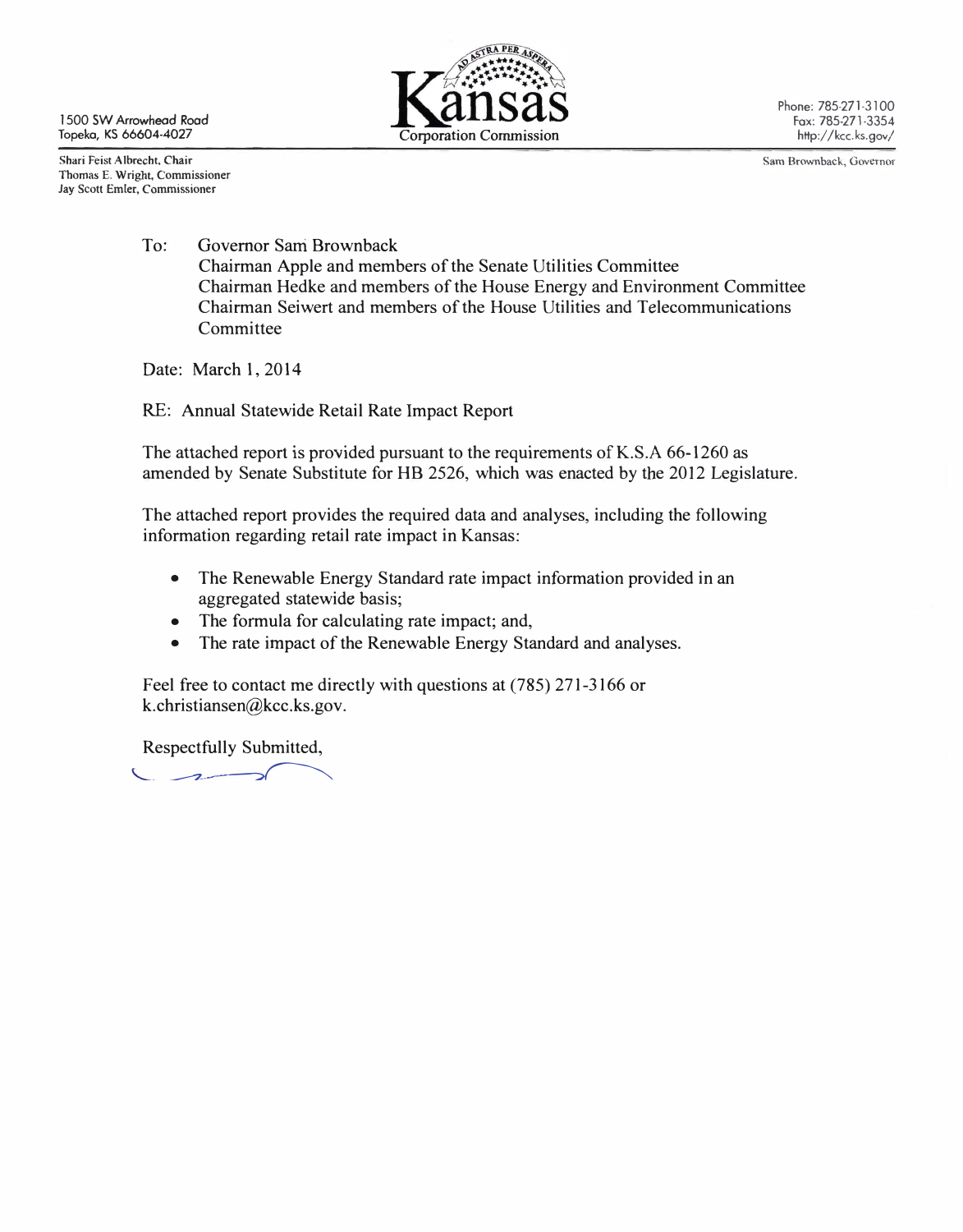

## KANSAS CORPORATION COMMISSION

*Retail Rate Impact Report*

# 2014